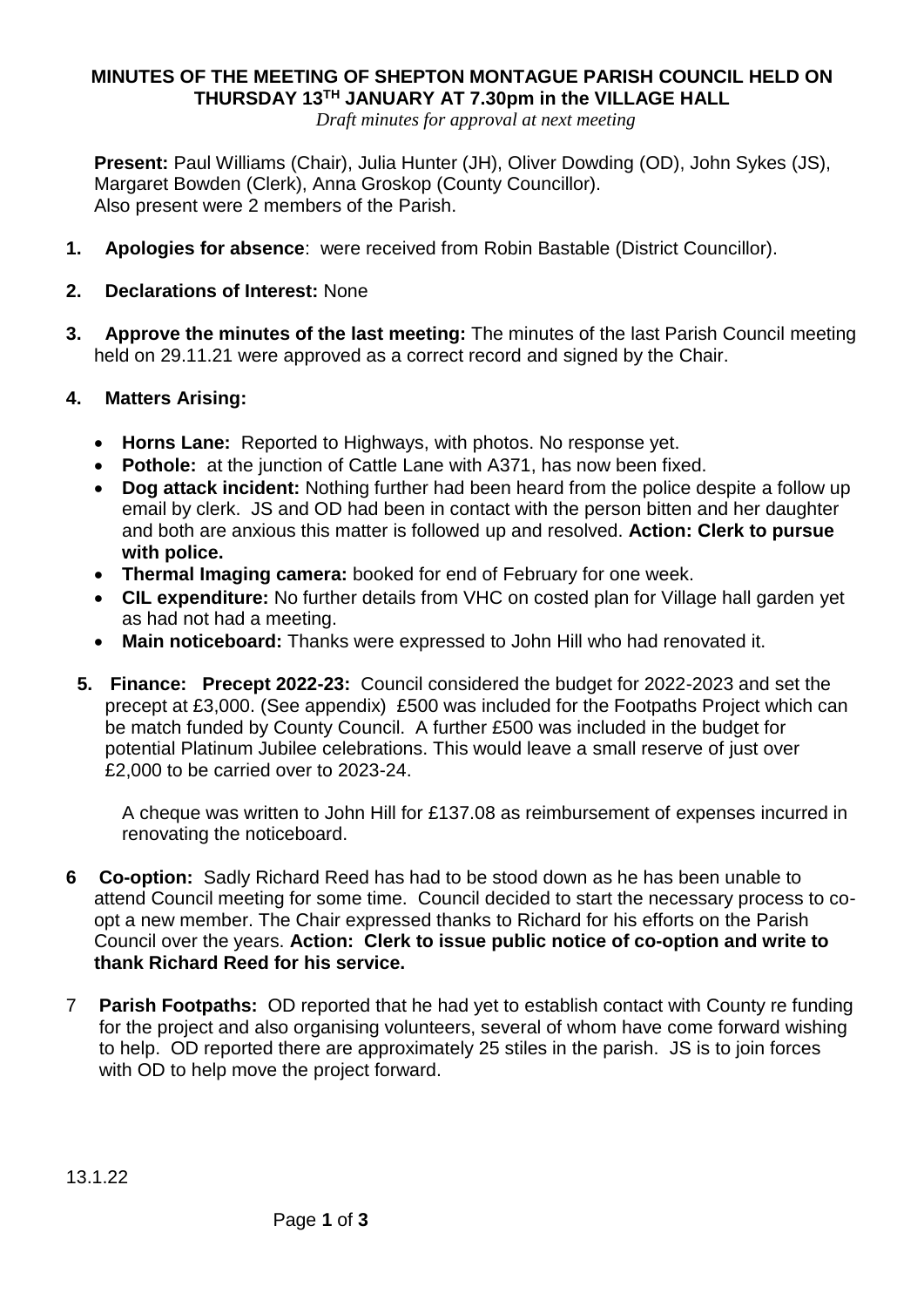- 8 **Correspondence:** The clerk reported that she had heard from Peter Gane, the village webmaster, that he was moving out of Shepton Montague but would kindly continue running the website for a year. A replacement would ultimately need to be found and it was decided to ask Peter to put a note on the website to see if anyone would be interested in taking over.
- 9 **Aob:** 
	- (County Councillor) reported that the Unitary Authority plans are plodding along, with vesting in 2023. The District Council will carry on for a year or so.
	- There had been a request to fill the salt bins in the parish. PW volunteered to tour round them and see how full each of the 5 are. Clerk to report and get them filled as required.
- . **10 Open discussion:** Sue and Barry Hester of Higher Farm Cottages reported that their house had recently been hit by a bus/coach (for the third time in two years). Vehicles too large for the corner are failing to make the turn without hitting the house. On this occasion it was a coach from Cheltenham heading for Wincanton Races. From the other approach there is a sign saying 'Unsuitable for large vehicles' but nothing on their corner. **Action: Clerk to contact John Nicholson, Highways and arrange a site meeting with Council, Highways and Mr and Mrs Hester to find and implement suitable measures to prevent this happening.**

There being no further business the meeting closed at 8.32pm.

Chairman **Date**